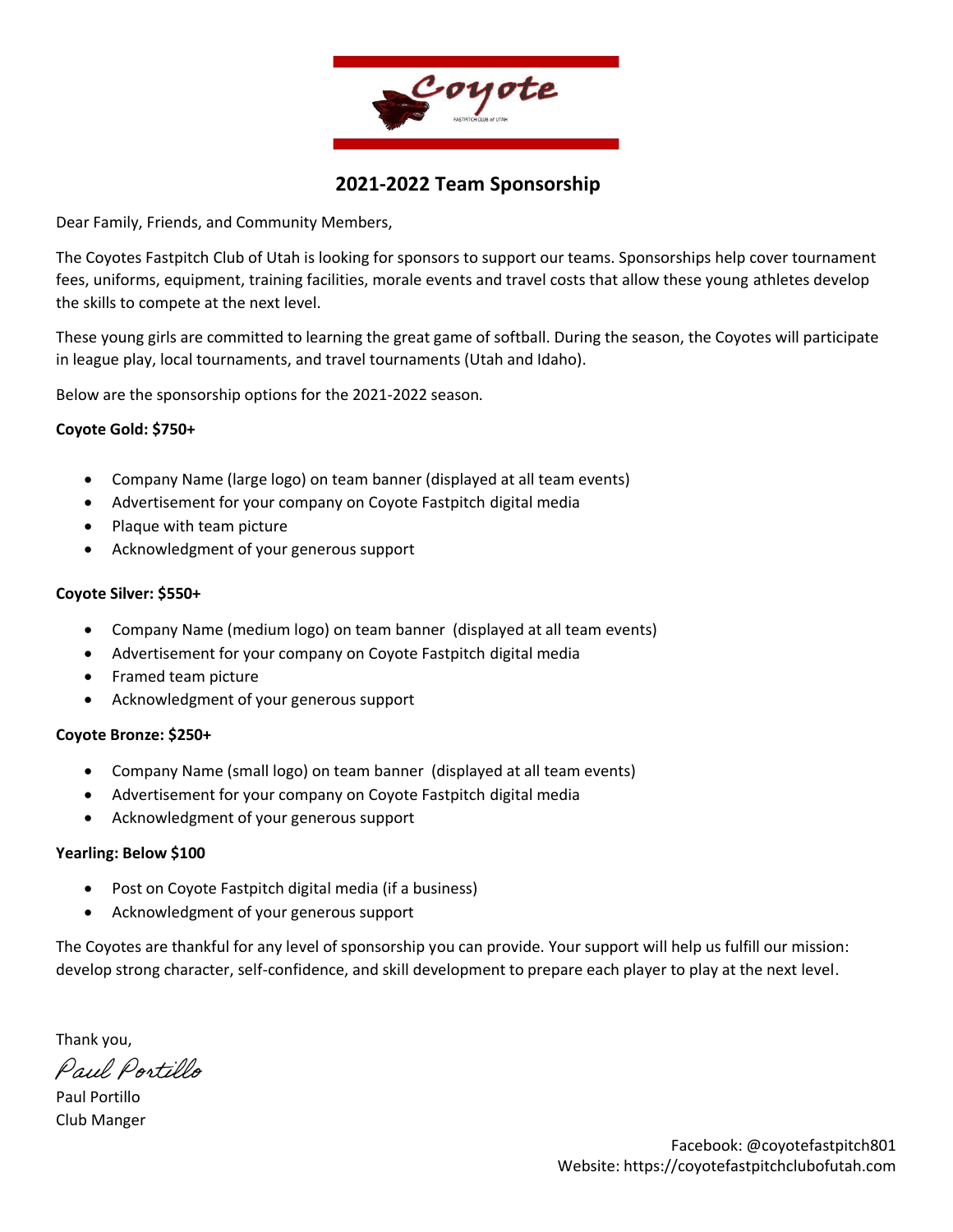

## **2021-2022 Team Sponsorship Application**

**DUE BY: 5 March 2022** 

### **Select Sponsorship Level:**

**Coyote Gold Sponsor: \$750+**

**Coyote Silver Sponsor: \$550+ Coyote** 

**Coyote Bronze Sponsor: \$250+**

**Yearling Sponsor: Below \$100**

Please email a high-quality JPEG copy of your company logo to coyotefastpitch801@gmail.com

### **Sponsorship for:**

Company Name:

Contact Person:

Address:

Website Address:

Phone #: Email: Email: Email: Email: Email: Email: Email: Email: Email: Email: Email: Email: Email: Email: Email: Email: Email: Email: Email: Email: Email: Email: Email: Email: Email: Email: Email: Email: Email: Email: Ema

Name of Coyote player/parent that contacted you:

Make Checks Payable to: Coyote Fastpitch Club of Utah

Or Venmo: @coyotefastpitch801

Mail Sponsorship Registration & Payment to:

Coyote Fastpitch Club of Utah 2187 S 2050 W Syracuse, UT 84075

# **THANK YOU FOR YOUR SUPPORT**